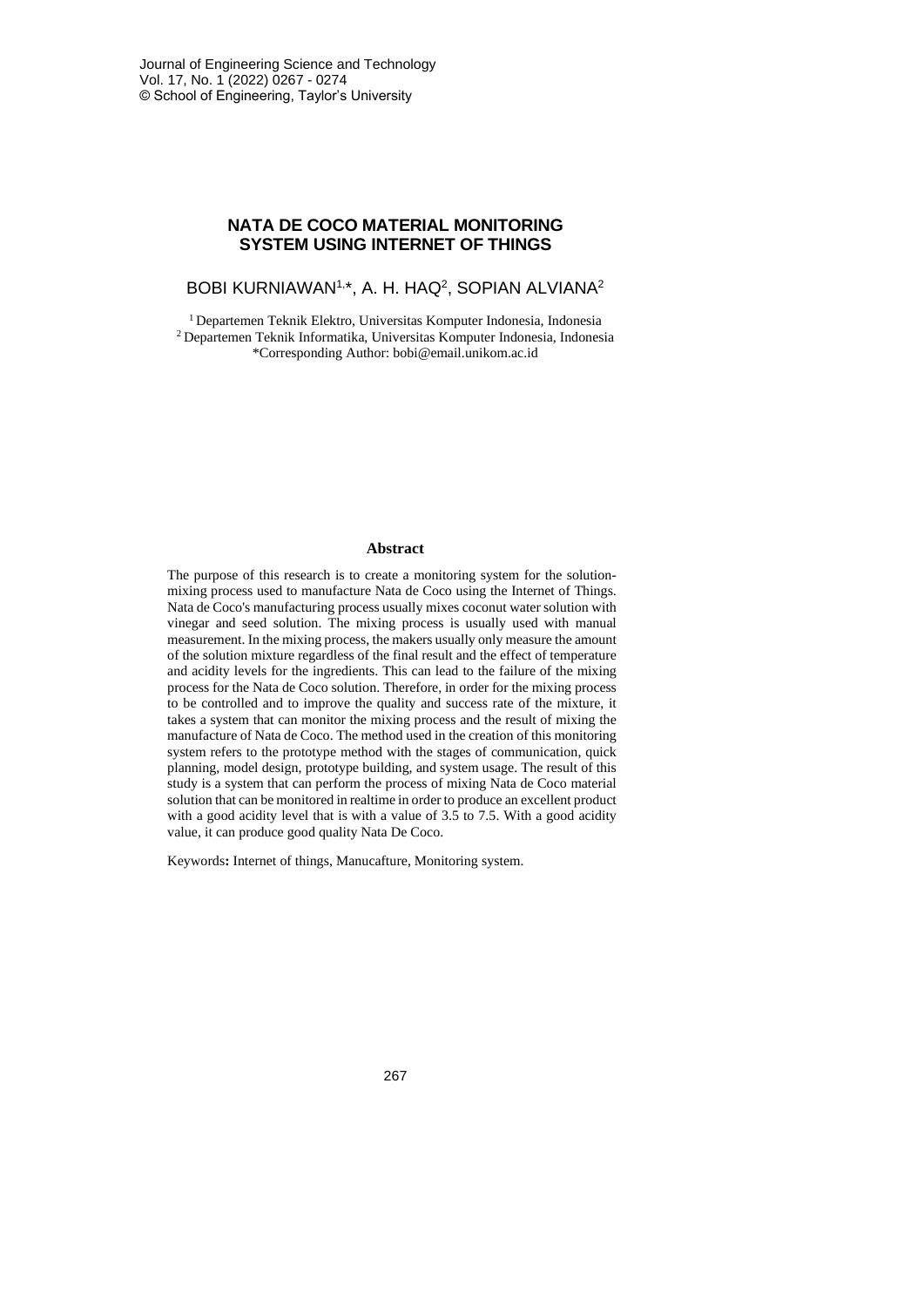### **1.Introduction**

The use of coconut water as raw material Nata De Coco still comes from a mixture of various varieties of coconut. However, the nutritional content, especially sugar, is different for each variation of coconut [1]. The making of Nata De Coco is usually a mixture of coconut water solution with vinegar and then fermented [2, 3].The process of making nata de coco usually has several stages, namely filtering, boiling, mixing, preparing, pouring, cooling, inoculation, and storage. The mixing process is a very important process that is the main process in mixing materials Nata De Coco. All of these mixing processes are usually done manually. First, the makers of Nata de Coco need to mix coconut water, grains, and vinegar with a manual measuring instrument, which has limitations on different acidity levels.

Internet of Things is one of the systems that control, monitor in real-time, and manage autonomous functions. IoT is one of the various concepts that can connect objects, sensors, and tools to make it possible to share information [4, 5]. The monitoring system can be used to produce growth and survival [6]. Development of technology rate can facilitate every process carried out in daily life [7], as well as an aid to the management of the manufacturing process of Nata de Coco. The manufacture of the mixed monitoring system of Nata De Coco was carried out with several stages of research that refers to the prototype model, namely communication, quick planning, model design, building prototypes, and the use of systems that can be used to build the monitoring system. Some research that has been done related to the manufacture of Nata De Coco is able to provide knowledge in the use of appropriate technology to process coconut water into the results of Nata De Coco [8]. In addition, some of the research results focused on the quality of the results of making Nata De Coco [1].

In addition, the manufacture of Nata de Coco often fails due to the absence of mixed monitoring, especially temperature monitoring and acidity levels that affect the production of Nata De Coco. Therefore, they need a system that can monitor the mixing process of Nata de Coco material automatically by paying attention to the value of the measurement and fermentation process of Nata de Coco mixture.

This monitoring system aims to monitor the temperature level and ph produced during the manufacturing process of Nata de Coco. Nata de Coco's recommended incubation process is maintaining the temperature of  $35 - 37$  degrees Celsius, which can maximize the quality of Nata De Coco [9, 10]. Therefore, this research aims to help the makers of Nata De Coco can monitor the manufacturing process of Nata De Coco, which produces good and automated products.

### **2.Research Method**

At this stage of research, there are several processes that must be done. Each of these processes refers to the stages in the prototype method model. The stages are Communication, Quick Planning, Quick Design Modeling, Construction of Prototype, as well as the Deployment and Feedback stage (Fig. 1).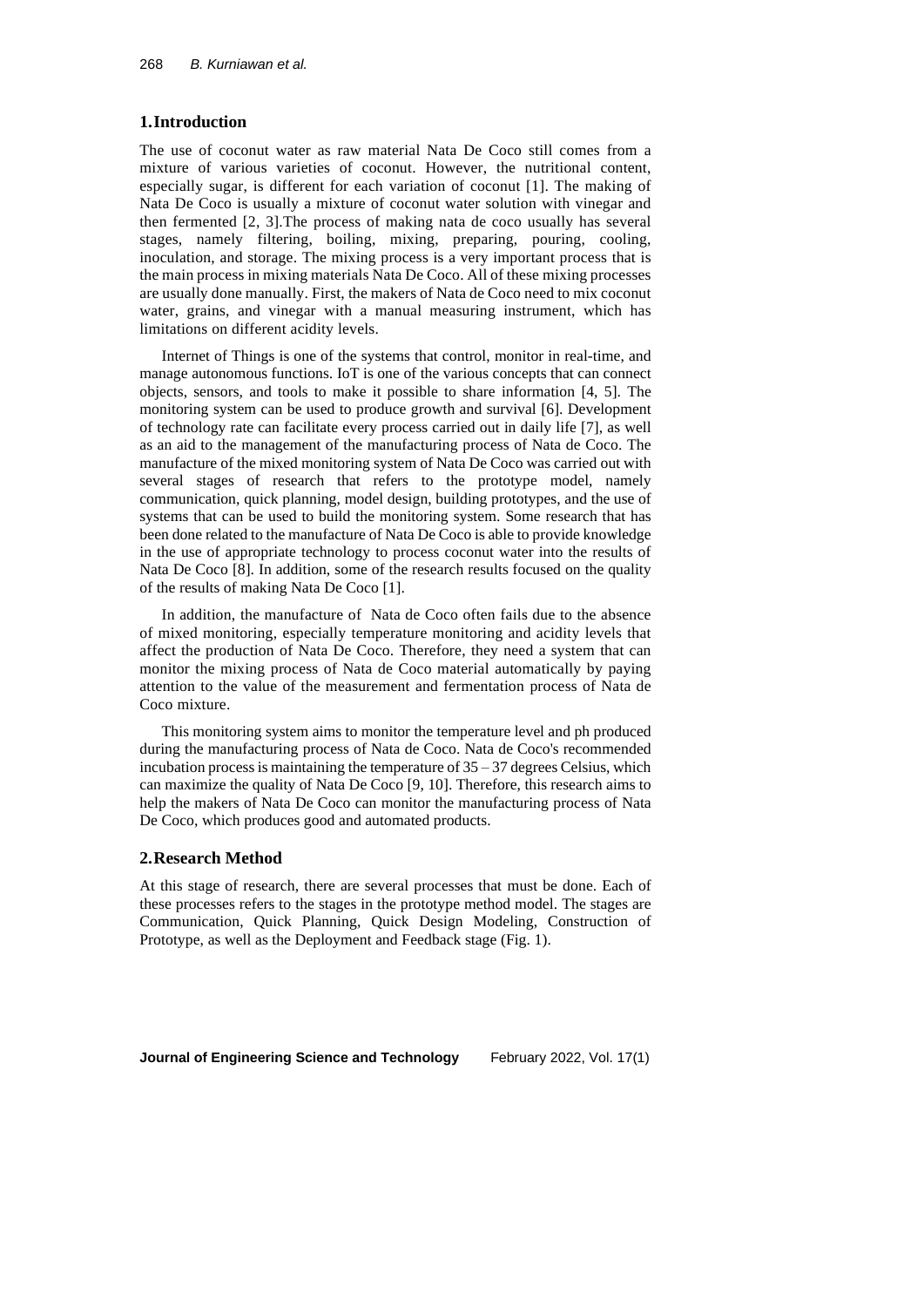

**Fig. 1. Model prototype.**

The approach of using prototype models has been widely done, namely by Mecconel this model is used to develop the selected part of the system and then develop the remaining system. Also, the development of prototypes there is continuing, and some are only used once in designing a system. Sustainable prototypes will have an easy impact in optimizing the operation of built systems [11]. In this study used prototype model stages with abstract and sustainable models. This process is combined to get a model with a good initial abstraction, then continued with the modeling system on an ongoing basis. Figure 1 shows the stages in the construction of the Nata de Coco solution monitoring system. The stages are described as follows:

### **2.1. Communication**

Communication is the initial stage by conducting meetings and interviews with the parties needed. This is done to know and develop every need of the system to be built. The communication process becomes data collection, namely the data collection of all the processes of making Nata De Coco. The process on making is focused on the mixing process of the material. This is the most important process in producing Nata De Coco's production.

## **2.2. Quick Planning**

Quick planning is an advanced stage after communication. This stage focuses on quickly planning the system to be built. This quick planning determines the prototype model of the system or tool to be built. This stage began to develop a system model that will be built for monitoring the mixing process of Nata De Coco materials. In this process created a model of monitoring tools to be used.

## **2.3. Quick design modeling**

This stage is the next action of the second stage. At this stage, every system need is modelled according to the needs of both software and hardware. This stage is the implementation stage of the model that has been built. This monitoring system is built with hardware and software system. Therefore, the needs of Hardware and software are explained at this stage.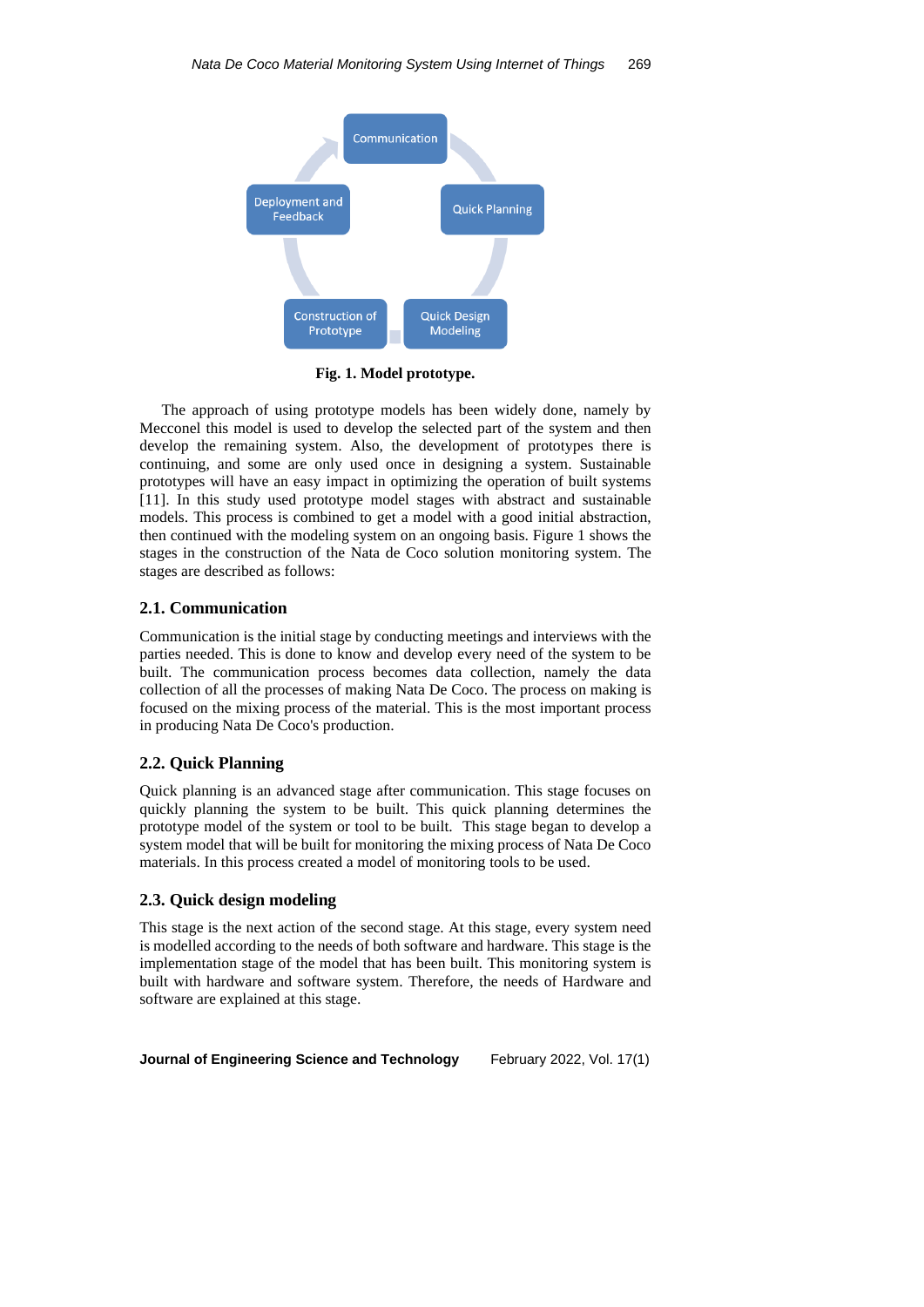# **2.4. Construction of prototype**

This stage is the stage of device development. The software and hardware needs that have been prepared will be used to build the system at this stage. Development at this stage is already in the form of a system design that will be used, implementing both hardware and software designs.

# **2.5. Development delivery and feedback**

This stage is the final stage in this research. At this stage, every user has tried and used this Nata De Coco monitoring system. Then, the results of the use of this system will be evaluated and used as a material evaluation and development of the system for the better. The use of prototype methods is usually adjusted to the circumstances of a particular case. The prototype method can be used as a condition of the product in accordance with the requirements in which there is an initial process starting with the interview and ending with the product as a pilot [11, 12].

## **3.Results and Discussion**

On the stage of Quick Planning, Fig. 2 shows the architecture of the monitoring system for the planned Nata de Coco system. In Fig. 2, there are three main system blocks, namely hardware, data storage media, and user block. In the hardware block, there are several devices used, including Relay, LCD, Arduino, MCU Node, as well as pH, Temperature, and Ultrasonic sensors. Each component of the device has its own functions- each of which relay serves to regulate inflows, LCD displays sensor data, Arduino receives and transmits data from sensors, MCU nodes connect between microcontrollers with application systems, each sensor sends their own data - each of which is temperature data, pH, and distance during the process of making Nata de Coco. The use of NodeMCU as a data retrieval control tool for all sensors can be used to monitor objects [13]. It is responsible for collecting data by sensors [14].



**Fig. 2. Architecture system.**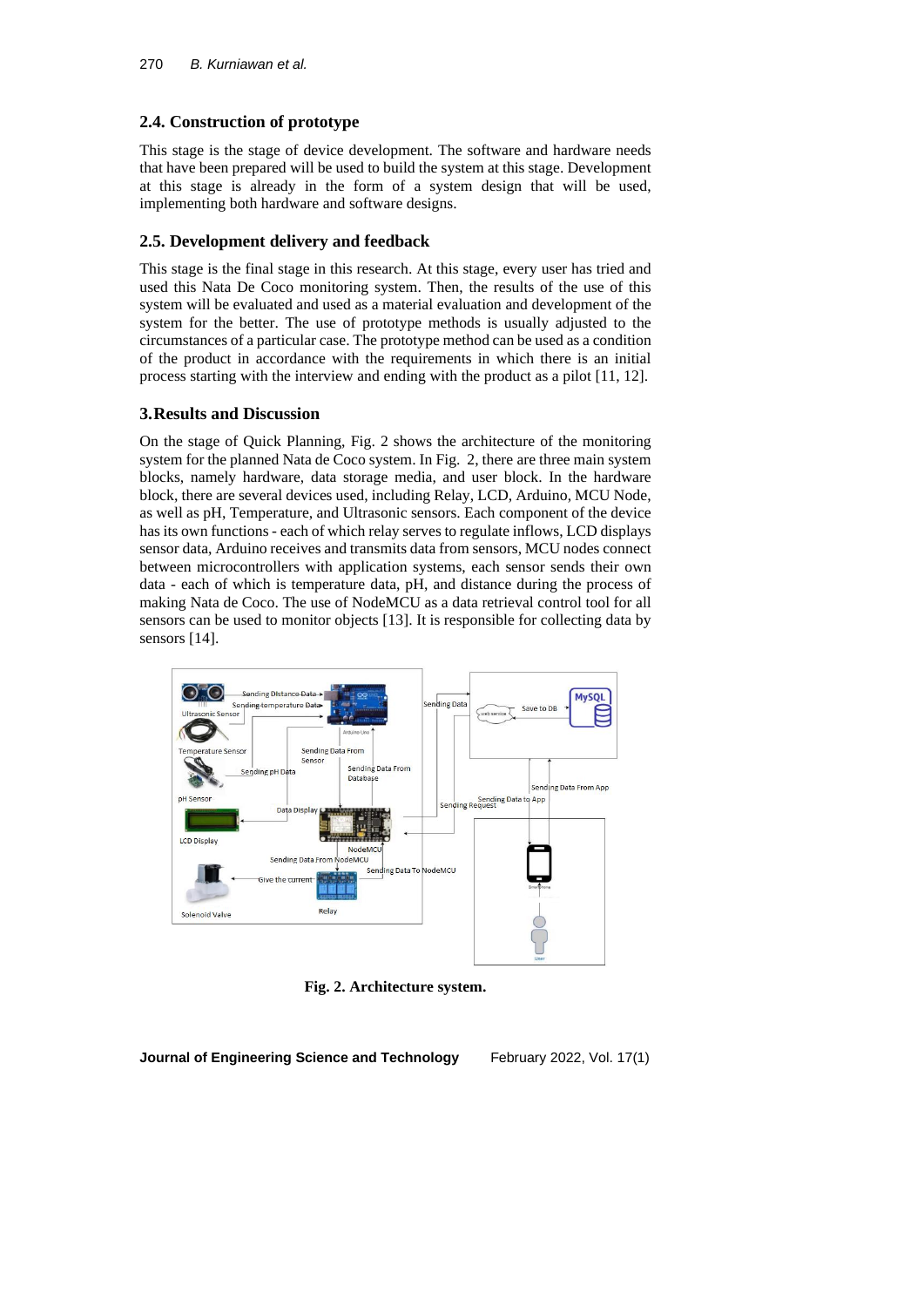The built monitoring system will be displayed in the application, as shown in Fig. 3.



**Fig. 3. System interface.**

In the monitoring application, there are several data that can be monitored, including initial and final pH data, temperature data, high solution, and monitoring time. This serves to ensure that the makers of Nata de Coco get real-time data in the process of making Nata de Coco. pH and temperature are important components in the manufacture of Nata that must be monitored correctly. pH is a useful component to display because the low height of pH can affect a product [15]. Devices that interact with each other and are integrated provide convenience for the monitoring process [16]. Penelitian sebelumnya proses Nata De Coco hanya berfokus pada pembuatan nutrisi Nata De Coco, pencampuran kualitas larutan, dan produksi nata de coco [17-19].

In the monitoring system, there is a mixture of coconut water solution, nutrition, and vinegar solution. In the mixing and manufacturing process, the pH value and temperature must be paid attention to. Table 1 shows the results of pH value comparison value measured with manual tools and measured using a monitoring system in real-time.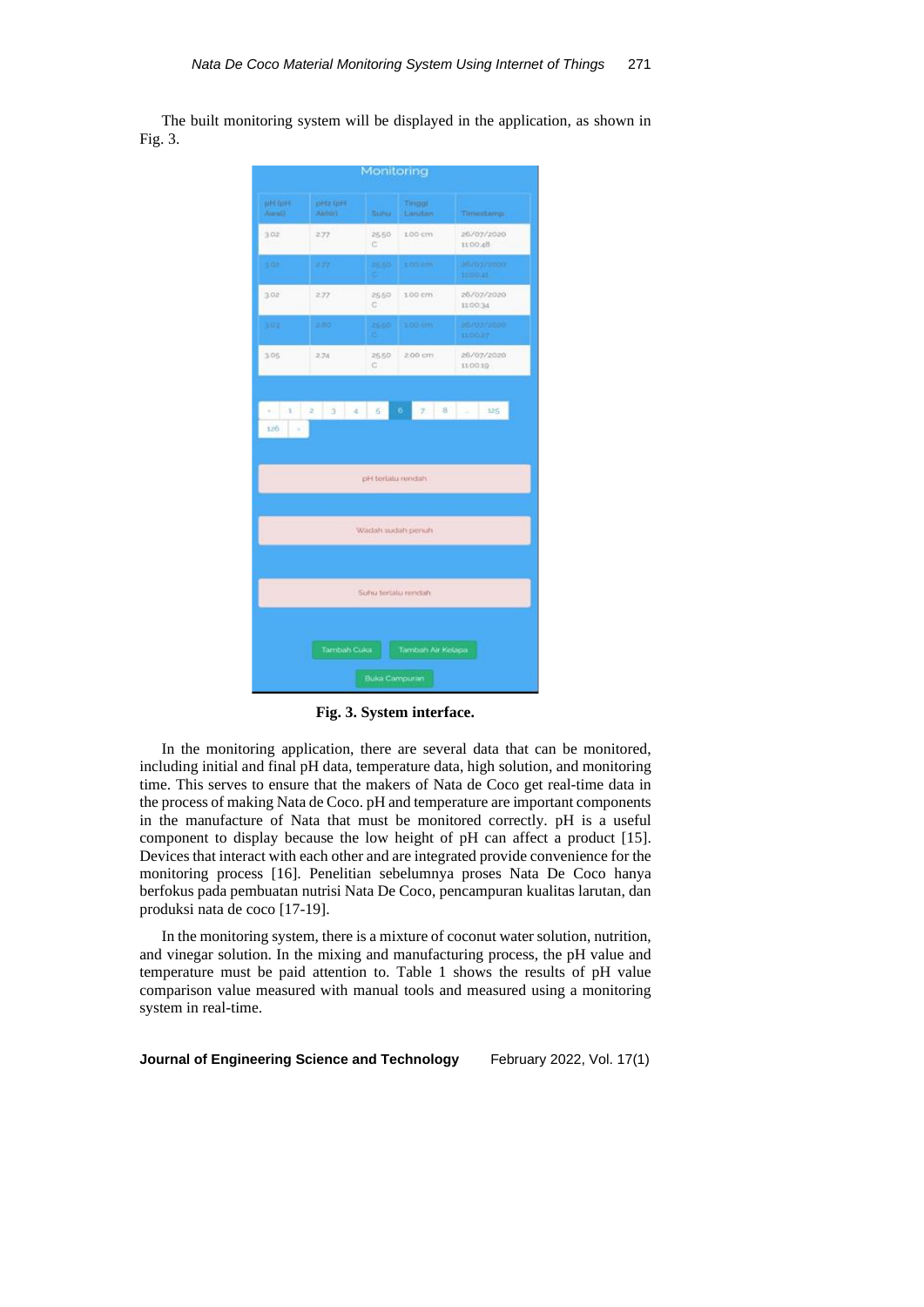| No.                   | pH measurement<br>with sensor | pH measurement<br>with manually | Error $(\% )$ |
|-----------------------|-------------------------------|---------------------------------|---------------|
| 1                     | 7.19                          | 7.30                            | 1.51          |
| $\mathbf{2}$          | 7.19                          | 7.30                            | 1.51          |
| 3                     | 7.19                          | 7.30                            | 1.37          |
| 4                     | 7.20                          | 7.30                            | 1.51          |
| 5                     | 7.19                          | 7.30                            | 1.37          |
| 6                     | 7.20                          | 7.30                            | 1.51          |
| 7                     | 7.19                          | 7.30                            | 1.51          |
| 8                     | 7.19                          | 7.30                            | 1.37          |
| 9                     | 7.20                          | 7.30                            | 1.37          |
| 10                    | 7.20                          | 7.30                            | 1.51          |
| Average Error $(\% )$ |                               |                                 | 1.06          |

**Table 1. pH value comparison.**

Table 1 shows that the reading of pH sensor data sent to the system has an error rate of 1.06%. Then, the temperature value is a comparison between the measurement with the manual temperature and with the automatically internetbased things (see Table 2).

Table 2 shows that the temperature sensor data reading with manual measurement and sensor has an error rate of 0.81%. This proves that the level of ph and temperature measurement used in monitoring the manufacturing process of Nata De Coco can be monitored properly. This research succeeded in making Nata mixing monitoring tools to facilitate the process of making Nata that can be managed through the use of technology. This is in line with IoT integration to reduce costs and save time [20]. If in other studies, the use of IoT focuses on every process, especially on the use of technology for agriculture [15, 16, 20], in this case, to help the household industry on a small scale. This study is in line with previous studies [21-24].

**Table 2. Temperature value comparison.**

| No.                   | <b>Temperature</b><br>measurement with<br>sensor | <b>Temperature</b><br>measurement with<br>manually | Error<br>(%) |
|-----------------------|--------------------------------------------------|----------------------------------------------------|--------------|
| 1                     | 28                                               | 28.0                                               | 0.00         |
| $\mathbf{2}$          | 28                                               | 28.0                                               | 0.00         |
| 3                     | 28                                               | 28.0                                               | 0.00         |
| 4                     | 28                                               | 28.2                                               | 0.71         |
| 5                     | 28                                               | 28.2                                               | 0.71         |
| 6                     | 28                                               | 28.2                                               | 0.71         |
| 7                     | 28                                               | 28.2                                               | 0.71         |
| 8                     | 28                                               | 28.5                                               | 1.75         |
| 9                     | 28                                               | 28.5                                               | 1.75         |
| 10                    | 28                                               | 28.5                                               | 1.75         |
| Average Error $(\% )$ | 0.81                                             |                                                    |              |

### **4.Conclusion**

Based on the system testing that has been done, it can be concluded that the monitoring system can help the process of making Nata de Coco automatically by mixing several solutions of coconut water, nutrients, and seed solution. Then, the monitoring system can also monitor the ph condition of the solution to match the pH value for the manufacture of Nata de Coco in the range of 3.5 to 7.5. The system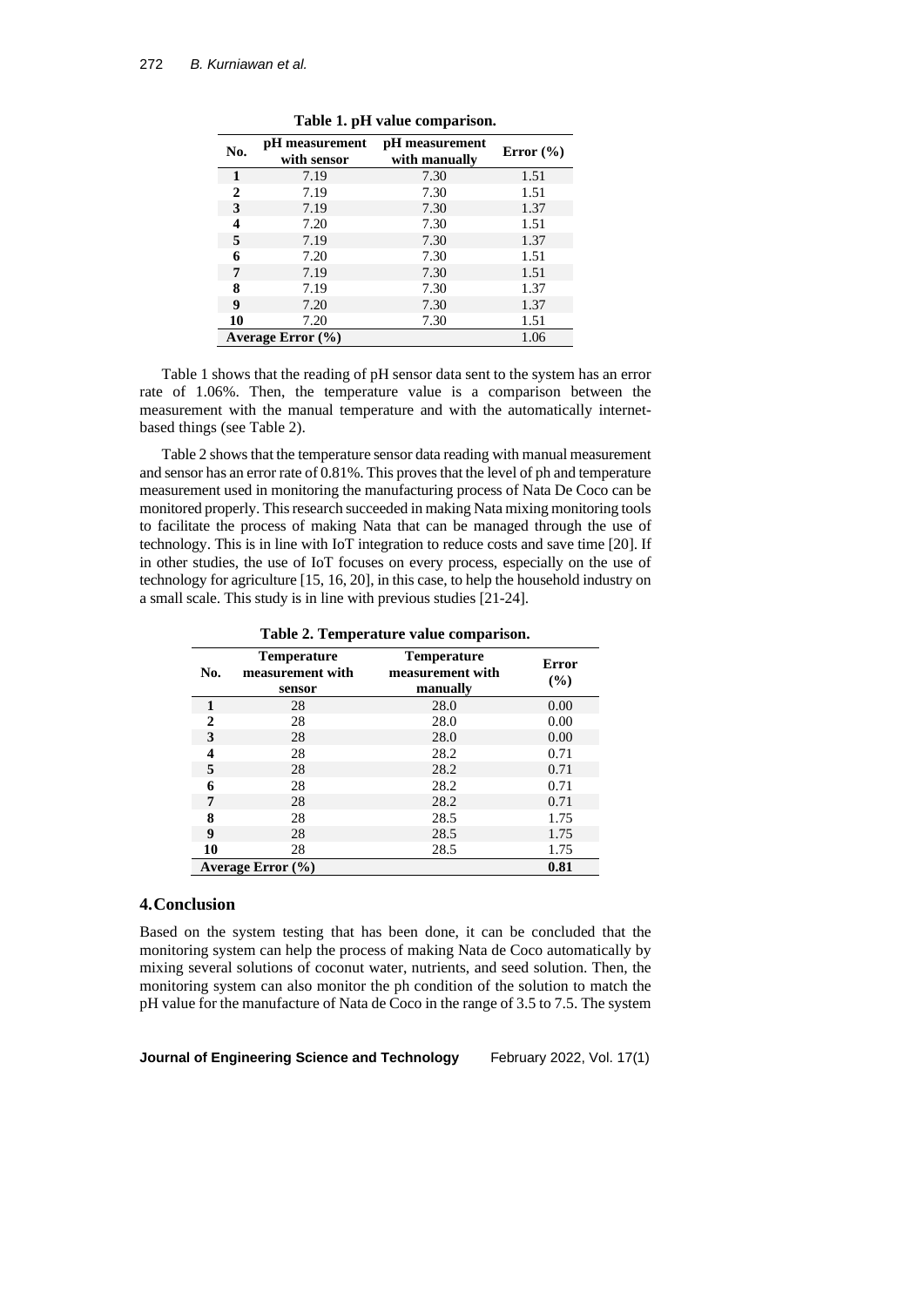can maintain a pH value with an error percentage of 1.06%, indicating that it can be used with a very high success rate.

### **References**

- 1. Santosa, B.; Wignyanto, W.; Hidayat, N.; and Sucipto, S. (2020). The quality of nata de coco from sawarna and mapanget coconut varieties to the time of storing coconut water. *Food Research*, 4(4), 957-963.
- 2. Rungkut, J.R.G.A. (2018). Utilizing kopyor coconut water in processing of nata de kopyor using different fermentation time and sucrose concentration. *Journal of Nature Studies*, 17(1), 1-8.
- 3. Khusna, A.; Prastujati, A.; Setiadevi, S.; and Hilmi, M. (2020). Effect of starter sources and old fermentation on making nata de whey towards chemical quality. *E3S Web of Conferences*, 142, 04001.
- 4. Jabbar, W.A.; Shang, H.K.; Hamid, S.N.; Almohammedi, A.A.; Ramli, R.M.; and Ali, M.A. (2019). Iot-bbms: internet of things-based baby monitoring system for smart cradle. *IEEE Access*, 7, 93791-93805.
- 5. Wu, T.; Wu, F.; Redoute, J.M.; and Yuce, M.R. (2017). An autonomous wireless body area network implementation towards iot connected healthcare applications. *IEEE access*, 5, 11413-11422.
- 6. Tolentino, L.K.S.; De Pedro, C.P.; Icamina, J.D.; Navarro, J.B.E.; Salvacion, L.J.D.; Sobrevilla, G.C.D.; Villanueva, A.A.; Amado, T.M.; Padilla, M.V.C.; and Madrigal, G.A.M. (2020). Development of an iot-based intensive aquaculture monitoring system with automatic water correction. *International Journal of Computing and Digital Systems*, 9, 1-11.
- 7. Sam, D.; Srinidhi, S.; Niveditha, V.R.; Amudha, S.; and Usha, D. (2020). Progressed iot based remote health monitoring system. *International Journal of Control and Automation*, 13(2s), 268-273.
- 8. Utami, R.F.; and Cahyani, P.D. (2018). Nata de coco training for villagers of wangon banyumas district. *Kontribusia (Research Dissemination for Community Development)*, 1(1), 33-37.
- 9. Hirawan, D.; Hadiana, A.; and Abdurakhim, A. (2019). The prototype of traffic violation detection system based on internet of things. *IOP Conference Series: Materials Science and Engineering,* 662(2), 022084.
- 10. Solihah, I.; Novita, R.P.; and Ramadhan, S.Y. (2019). Determination of quality parameters in nata de cocolawak as hepatoprotector functional food. *Journal of Physics: Conference Series,* 1282(1), 012067.
- 11. Asri, S.A.; Astawa, I.N.G.A.; Sunaya, I.G.A.M.; Yasa, K.A.; Indrayana, I..N.E.; and Setiawan, W. (2020). Implementation of prototyping method on smart village application. *Journal of Physics: Conference Series,* 1569(3), 032094.
- 12. Garcia, O.; Ulazia, A.; del Rio, M.; Carreno-Madinabeitia, S.; and Gonzalez-Arceo, A. (2019). An energy potential estimation methodology and novel prototype design for building-integrated wind turbines. *Energies*, 12(10), 2027.
- 13. Chandra, R. P., and Tawami, T. (2020). Design of Smart Trash Bin. *IOP Conference Series: Materials Science and Engineering*, 879(1), 012155.